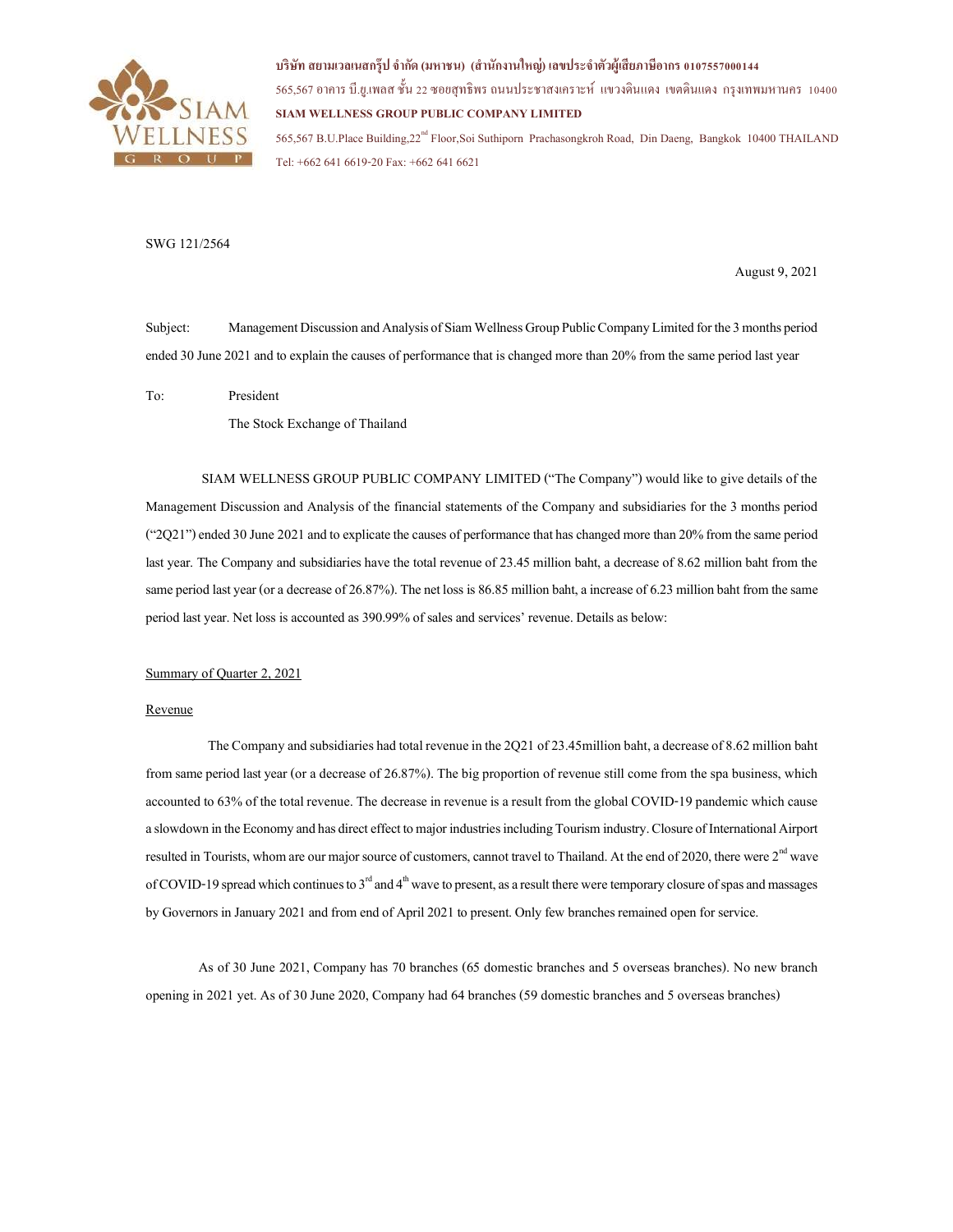|                                                     |                       |       |                      |       | <b>Operating Results</b> |                      | (Thousands Baht)      |
|-----------------------------------------------------|-----------------------|-------|----------------------|-------|--------------------------|----------------------|-----------------------|
|                                                     | Q2'21                 |       | Q2'20                |       | Q2'19                    | Chg $(\% )$          | Chg $(% )$            |
|                                                     |                       |       |                      |       |                          | 21 vs 20             | $20 \text{ vs } 19$   |
| Revenue from sales and service<br>Other income      | 22,214<br>1,237       |       | 31,484<br>585        |       | 337,455<br>5,287         | $(29.4\%)$<br>111.5% | (90.7%)<br>$(88.9\%)$ |
| Total revenues                                      | 23,451                |       | 32,069               |       | 342,742                  | (26.9%)              | $(90.6\%)$            |
| Cost of sales and service                           | 74,735                | 336%  | 81,628               | 259%  | 239,691                  | (8.4%)               | (65.9%)               |
| Gross profit                                        | $(52, 521)$ $(236%)$  |       | $(50, 144)$ $(159%)$ |       | 97,764                   | 4.7%                 | (151.3%)              |
| Selling and administrative expenses                 | 27,254                | 123%  | 26,527               | 84%   | 45,527                   | 2.7%                 | (41.7%                |
| Profit before income tax and finance cost           | $(79, 775)$ $(359%)$  |       | $(76,086)$ $(242%)$  |       | 57,524                   | 4.8%                 | (232.3%)              |
| Finance cost                                        | 11,366                | 51%   | 5,596                | 18%   | 2,803                    | 103.1%               | 99.6%                 |
| Income tax expense (revenue)                        | (3,049)               | (14%) | (1,060)              | (3%)  | 7,375                    | 187.6%               | $(114.4\%)$           |
| Net profit (loss) for the year                      | $(86, 855)$ $(391\%)$ |       | $(80, 622)$ $(256%)$ |       | 47,346                   | 7.7%                 | (270.3%)              |
| <b>NCI</b>                                          |                       | 0%    | $\sim$               | $0\%$ | 135                      |                      | $(100.0\%)$           |
| Net profit for the year attributable to the Company | $(86, 855)$ $(391\%)$ |       | $(80,622)$ $(256%)$  |       | 47,211                   | 7.7%                 | $(270.8\%)$           |



- Siam Wellness Group Public Co.,Ltd ("SWG"), the operator of Spa Business, Revenue dropped 8.5%
- Siam Wellness Resort Co.,Ltd ("SWR"), the operator of RarinJinda Wellness Spa Resort and Deck One in Chiang Mai, Revenue increased 3.5%. Deck one was temporarily closed in middle of last year for renovation and was reopened in 4Q20. Deck one also did several promotions to attract traffic after COVID-19 situation improved in Chiang Mai.
- Siam Wellness Lab Co.,Ltd ("SWL") and subsidiary companies, the operator of Spa Products Sale, Revenue dropped 24 % as Sales in Specialty Stores dropped.
- Other Revenue increased 2%

The SSG Stores Revenue dropped 13.5% compared to previous year whereas Expansion Stores Revenue increased 5%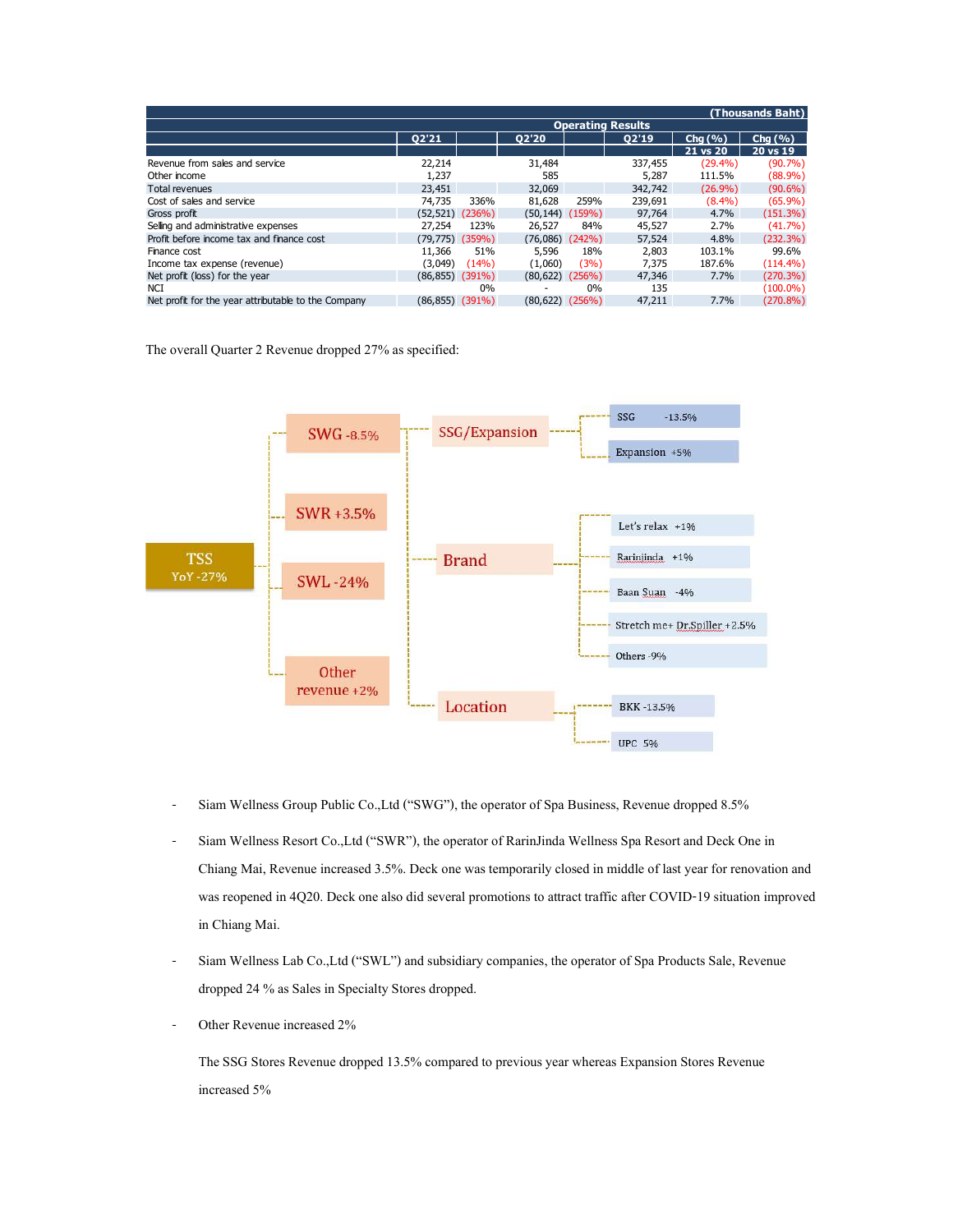In terms of Revenue by Brands, Let's Relax's Revenue was similar to last year, RarinJinda Wellness Spa's Revenue increased 1% and Baan Suan Massage's Revenue dropped 4%

In terms of Revenue by Locations, Bangkok branches' Revenue dropped 13.5% and Upcountry branches' Revenue dropped 5%.

Hotel & Restaurant Revenue increased 3.5%. The Proportion of Hotel & Restaurant Revenue to the Company's Revenue increased to 4%. Deck One reopened in 4Q20 and has created promotions to attract traffic. However, the hotel business still had impact from COVID-19. Occupancy Rate and Average Room Rate dropped forcefully. The Proportion of Spa Product Revenue to the Company's Revenue dropped from 55% to 28% as a result of a

drop in Specialty Stores Channel of the subsidiary companies of SWL.

#### Cost of Sales and Services

In the 2Q21, the Company and subsidiaries had the cost of sales and services of 74.73 million baht, accounting for to 336.43% of sales and services' revenue. This is a decrease of 6.89 million baht from the same quarter of the previous year (or a decrease of 8.44%). The declining Sales resulted in lower variable costs such as therapist cost, raw material cost and utilities cost. However, with the COVID-19 pandemic, the Company has added efficiency in managing cost of Sales and Services such as discount in rental or switch from fixed rental to GP rental. However, Company still bear some unavoidable fixed cost such as depreciation, full-time staff cost resulting in the Gross Loss reported in 2Q21.

#### Selling and Administrative Expenses

 In the 2Q21, the Company and subsidiaries had the selling and administrative expenses of 38.62 million baht, accounted to 173.85% of the revenue from sales and services. This is an increase of 6.50 million baht from the same period last year (or an increase of 20.23%). This is mainly from the stringent staff cost management and Management Pay-cut. However, the decrease rate of the Cost is less than the decrease rate of Revenue, therefore the proportion of the selling and administrative expenses to Revenue has increased. Interest payment also increase from 5.60 million baht to 11.37 million baht (an increase of 103.11%) from the increased loan balance during the year and relief clause for the case where the lessor agrees to reduce the rental fee of the Federation of Accounting Professions

## Net Loss

 In the 2Q21, the Company and subsidiaries had the net loss of 86.85 million baht or accounted 390.99% of the revenue from sales and services. The net loss of the Company and subsidiaries increased 6.23 million baht (or an increase of 7.73%) compared to the same period last year. This is a result of the COVID-19 epidemic situation, with tourists who are the main customers cannot travel to use the service while the company still have to bear the cost that cannot be avoided, such as the partial rent that has to be paid, Staff expenses and depreciation causing the net loss significantly.

#### Balance Sheet Summary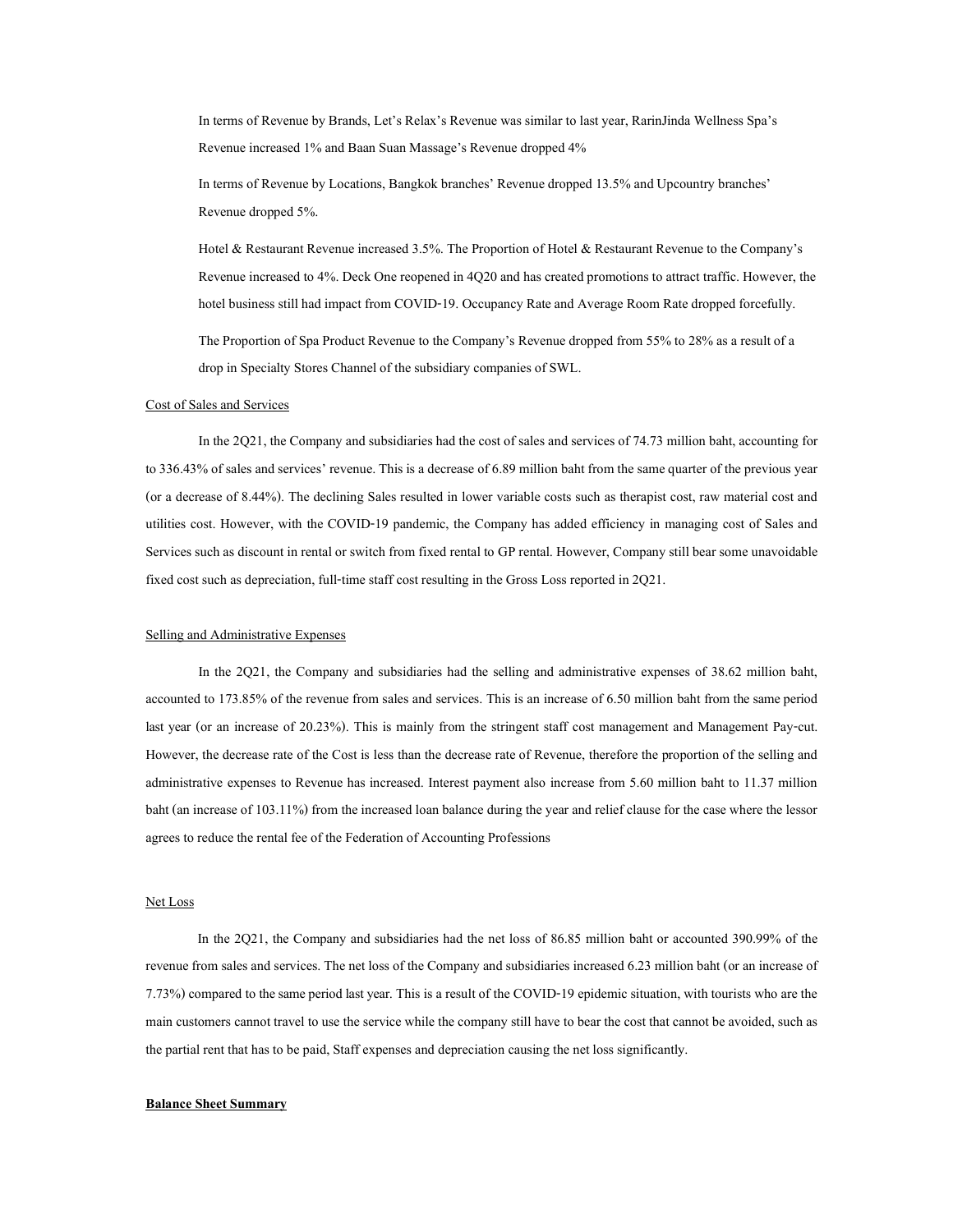|                                                                                                                                                               |                          |           |                                          |             |                    |             |                      |                                              |                           | (Thousand Baht)         |
|---------------------------------------------------------------------------------------------------------------------------------------------------------------|--------------------------|-----------|------------------------------------------|-------------|--------------------|-------------|----------------------|----------------------------------------------|---------------------------|-------------------------|
|                                                                                                                                                               |                          |           | <b>Consolidated Financial Statements</b> |             |                    |             | change               | %Change                                      | change                    | %Change                 |
|                                                                                                                                                               | Q2'21                    | C/S       | 2020                                     | C/S         | 2019               |             |                      | $C/S$   Q2'21 vs 20   Q1'21 vs 20   20 vs 19 |                           | 20 vs 19                |
| <b>Assets</b><br><b>Current assets</b>                                                                                                                        |                          |           |                                          |             |                    |             |                      |                                              |                           |                         |
|                                                                                                                                                               | 114,371                  | 5%        | 114,526                                  | 4%          | 52,561             | 3%          | (155)                | (0.14%)                                      | 61,965                    | 117.89%                 |
|                                                                                                                                                               | $\overline{4}$           | 0%        | $\overline{4}$                           | 0%          | 73,098             | 5%          | (0)                  | (0.12%)                                      | (73,094)                  | $(99.99\%)$             |
|                                                                                                                                                               | 7,659<br>9,332           | 0%<br>0%  | 21,775<br>9,462                          | $1\%$<br>0% | 37,213<br>39,200   | 2%<br>3%    | (14, 116)<br>(130)   | (64.83%)<br>(1.38%)                          | (15, 438)<br>(29, 738)    | (41.49%)<br>(75.86%)    |
| Cash and cash equivalents<br>Current investments<br>Trade and other receivables                                                                               | 33,303                   | 1%        | 40,299                                   | 2%          | 39,901             | 3%          | (6,996)              | (17.36%)                                     | 398                       | 1.00%                   |
| Other current assets<br>Non-current assets classified as held for sales                                                                                       | 11,208<br>32,295         | 0%<br>1%  | 13,024<br>32,295                         | 0%<br>$1\%$ | 14,824<br>32,294   | 1%<br>2%    | (1, 816)<br>$\Omega$ | $(13.94\%)$<br>0.00%                         | (1,800)<br>$\overline{1}$ | (12.14%)<br>0.00%       |
| Share return receivables-current portion<br>Inventories<br><b>Total current assets</b>                                                                        | 208,172                  | 9%        | 231,385                                  | 9%          | 289,091            | 19%         | (23, 213)            | (10.03%)                                     | (57, 706)                 | (19.96%)                |
| Non current assets<br>Restricted deposits of financial institution                                                                                            | $\overline{\phantom{a}}$ | 0%        | 5,159                                    | 0%          | 5,105              | 0%          | (5, 159)             | $(100.00\%)$                                 | 54                        | 1.05%                   |
| Share return receivables-net of current portion                                                                                                               | 32,111                   | 1%        | 32,587                                   | 1%          | 15,000             | 1%          | (476)                | $(1.46\%)$                                   | 17,587                    | 117.25%                 |
| Leasehold rights<br>Property plant and equipment                                                                                                              | 1,016,340                | 0%<br>42% | 1,074,588                                | 0%<br>41%   | 9,264<br>1,082,797 | 1%<br>71%   | (58, 248)            | #DIV/0!<br>(5.42%)                           | (9,264)<br>(8, 209)       | $(100.00\%)$<br>(0.76%) |
| Right-of-use assets                                                                                                                                           | 1,073,987                | 44%       | 1,169,556                                | 44%         |                    |             | (95, 569)            | (8.17%)                                      | 1,169,556                 |                         |
| Goodwill                                                                                                                                                      | 24,536                   | 1%<br>0%  | 24,536                                   | 1%<br>0%    | 24,536             | 2%          | $\overline{0}$       | 0.00%<br>$(9.31\%)$                          | (0)                       | (0.00%                  |
|                                                                                                                                                               | 8,240<br>1,207           | 0%        | 9,086<br>820                             | 0%          | 9,139<br>723       | $1\%$<br>0% | (846)<br>387         | 47.20%                                       | (53)<br>97                | $(0.58\%)$<br>13.42%    |
|                                                                                                                                                               | 73,739                   | 3%        | 78,549                                   | 3%          | 79,466             | 5%          | (4, 810)             | $(6.12\%)$                                   | (917)                     | (1.15%)                 |
|                                                                                                                                                               | 4,605<br>5,992           | 0%<br>0%  | 461<br>5,383                             | $0\%$<br>0% | 1,024              | 0%          | 4,144<br>609         | 898.92%<br>11.31%                            | 4,359                     | 425.68%                 |
| Intangible assets<br>Deferred tax assets<br>Deposits<br>Advance payment for purchase of assets<br>Other non-current assets<br><b>Total non-current assets</b> | 2,240,757                | 91%       | 2,400,724                                | 91%         | 1,227,054          | 81%         | (159, 967)           | $(6.66\%)$                                   | 1,173,670                 | 95.65%                  |

- Cash and Cash Equivalent slightly decreased from 114.53 million baht to 114.37 million baht (a decrease of 0.14%) from additional withdrawal of Soft Loan of 90 million baht in 1Q21 as Company implemented cash on hand policy to support COVID-19 situation such as cash burn from Operations approximately 60 million and Loan and Interest repayment 17 million baht
- Trade and Other Receivables decreased from 21.78 million baht to 7.66 million baht (a decrease of 64.83%) resulting from normal operating activities such as Credit Terms to Agent and Franchisee. In the Appendix, there were Trade Receivables due over 3 months total 9.73 million baht. The Company set up Allowance for Doubtful accounts of 7.80 million baht according to Accounting Policy and Management Decision. Debts of Trade Receivables over 3 months due is under urgent collection process
- Receivable from shares waiting to be repaid in the amount of 9.33 million baht from the sale of shares of Chaba Elegance Company Limited back to the group of existing shareholders. At present, it is in the process of suing the group of existing shareholders to pay for the shares.
- Non-Current Asset held for Sale is 32.29 million baht from Company's Property on sale
- Land, Buildings and Equipment are approximately 42% of Total Assets. This is slightly high as Company has been expanding many branches over the past few years. Value of Land, Building and Equipment has slightly dropped from depreciation
- Right of Use Assets is 1,073.99 million baht or approximately 44% of Total Assets from TFRS16 Adoption in Financial Statements Reporting since 2020.

The major event that will have impact on the Operating Result is the probability of incoming arrivals of foreign tourists, company's main source of customers, in the coming months. The Company has mitigated this risk by expand into new related business to attract Thai customers and add online channels for the spa products. The Company also give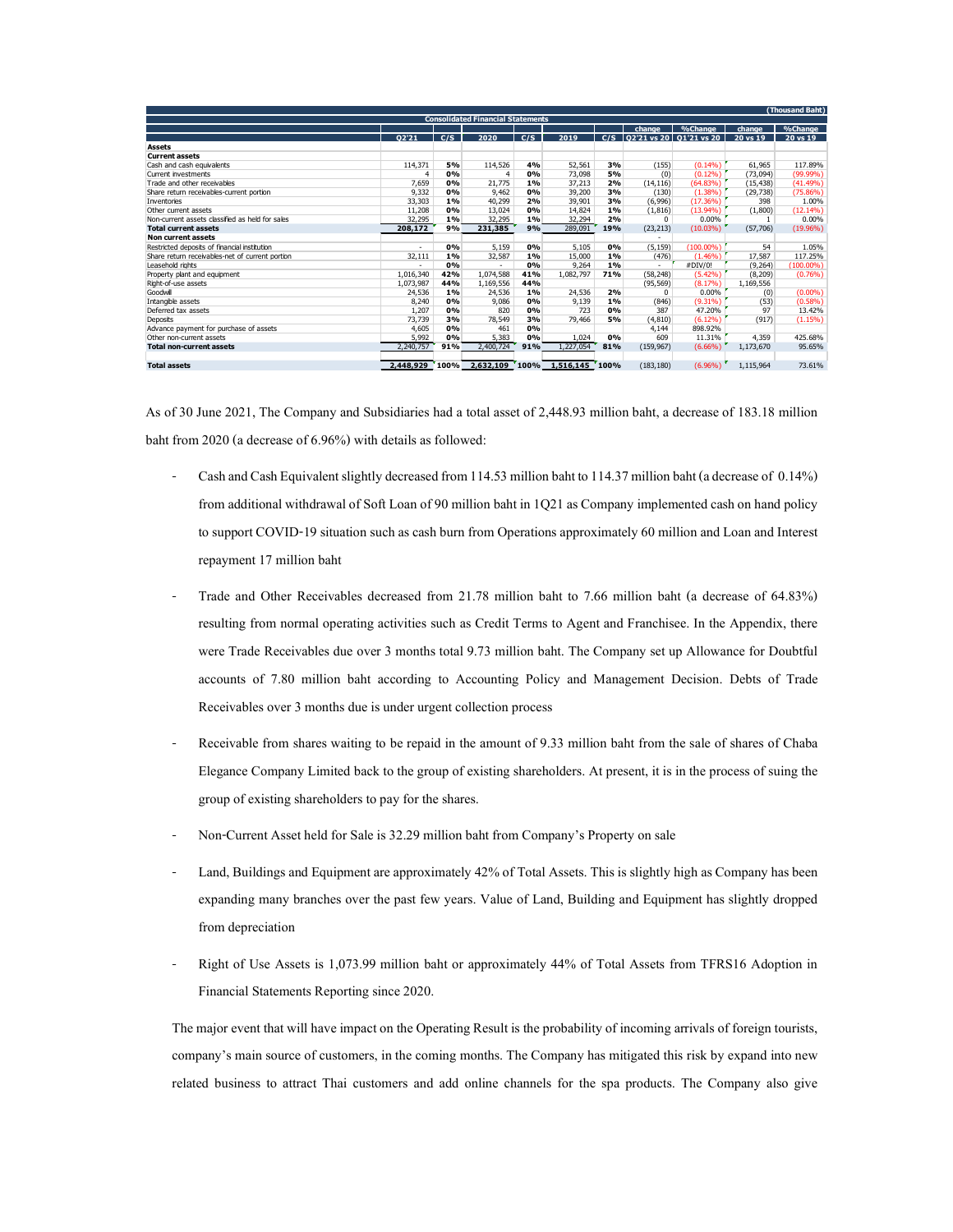| importance in maintaining its cash flow during this crisis, sufficient for debt repayment and operating activities around                     |                          |           |                                          |           |                   |           |                       |                                        |                               |                              |
|-----------------------------------------------------------------------------------------------------------------------------------------------|--------------------------|-----------|------------------------------------------|-----------|-------------------|-----------|-----------------------|----------------------------------------|-------------------------------|------------------------------|
| 1 year and has adjusted Company Scenarios to correlate with the ongoing epidemic.                                                             |                          |           |                                          |           |                   |           |                       |                                        |                               |                              |
|                                                                                                                                               |                          |           |                                          |           |                   |           |                       |                                        |                               |                              |
|                                                                                                                                               |                          |           | <b>Consolidated Financial Statements</b> |           |                   |           |                       |                                        |                               | (Thousand Baht)              |
|                                                                                                                                               | Q2'21                    | C/S       | 2020                                     | C/S       | 2019              | C/S       | change                | %Change<br>  Q2'21 vs 20   Q1'21 vs 20 | change<br>$20 \text{ vs } 19$ | %Change<br>20 vs 19          |
| Liabilities and shareholders' equity<br><b>Current liabilities</b>                                                                            |                          |           |                                          |           |                   |           |                       |                                        |                               |                              |
| Bank overdrafts from financial institution                                                                                                    | $\overline{\phantom{a}}$ | 0%<br>0%  | $\sim$<br>$\sim$                         | 0%<br>0%  | 32<br>4,616       | 0%<br>0%  | $\sim$<br>$\sim$      | #DIV/0!<br>#DIV/0!                     | (32)<br>(4,616)               | $(100.00\%)$<br>$(100.00\%)$ |
| Short-term bans from and interest payable to related parties                                                                                  |                          | 2%        | 44,662                                   | 2%        | 96,718            | 6%        | (7,659)               | (17.15%                                | (52,056)                      | (53.82%)                     |
|                                                                                                                                               | 37,003                   |           | 103,354<br>169,179                       | 4%<br>6%  | 80,200            | 5%        | (54, 516)<br>9,093.33 | (52.75%)<br>5.37%                      | 23,154                        | 28.87%<br>#DIV/0!            |
| Trade and other payables<br>Current portion of long-term loans<br>Current portion of lease liabilities                                        | 48,838<br>178,272        | 2%<br>7%  |                                          |           |                   |           | $\sim$                | #DIV/0!                                | 169,059<br>(21, 616)          | 140,882.22%                  |
|                                                                                                                                               | 42                       | 0%<br>0%  | 3,213                                    | 0%        | 120<br>24,829     | 0%<br>2%  |                       | (98.69%                                |                               | (87.06%)                     |
| Current portion of liabilities under finance lease agreements<br>Income tax payable<br>Advance received-current portion                       | 41,430                   | 2%        | 38,978                                   | $1\%$     | 28,922            | 2%        | (3, 171)<br>2,452     | 6.29%                                  | 10,056                        | 34.77%                       |
| Other current liabilities<br><b>Total current liabilities</b>                                                                                 | 555<br>306,140           | 0%<br>13% | 1,770<br>361,156                         | 0%<br>14% | 9,631<br>245,068  | 1%<br>16% | (1, 215)<br>(55, 016) | (68.64%)<br>(15.23%)                   | (7, 861)<br>116,088           | (81.62%)<br>47.37%           |
| <b>Non-current liabilities</b><br>Long-term loans-net of current portion                                                                      | 421,649                  | 17%       | 287,813                                  | 11%       | 80,167            | 5%        | 133,836               | 46.50%                                 | 207,646                       | 259.02%                      |
| Lease liabilities-net of current portion                                                                                                      | 937,880                  | 38%<br>0% | 1,028,672                                | 39%       |                   |           | (90, 792)             | (8.83%                                 | 1,028,672                     |                              |
| Liabilities under finance lease agreements-net of current portion                                                                             |                          | 0%        |                                          | 0%        | 260               | 0%        | $\sim$<br>$\sim$      | #DIV/0!<br>#DIV/0!                     | (260)                         | $(100.00\%)$                 |
| Advance received-net of current portion                                                                                                       | 7,889<br>9,252           | 0%<br>0%  | 9,759<br>10,124                          | 0%<br>0%  | 12,161<br>8,556   | 1%<br>1%  | (1,870)<br>(872)      | (19.16%)<br>(8.62%)                    | (2, 402)<br>1,568             | (19.75%)<br>18.33%           |
|                                                                                                                                               | 6,656                    | 0%        | 11,744                                   | 0%        | 17,995            | 1%        | (5,088)               | (43.32%)                               | (6, 251)                      | (34.74%)                     |
| Provision for long term employee benefits<br>Deferred tax labilities<br>Other non- current labilities<br><b>Total non-current liabilities</b> | 17,110<br>1,400,436      | 1%<br>57% | 17,629<br>1,365,741                      | 1%<br>52% | 19,999<br>139,138 | 1%<br>9%  | (519)<br>34,695       | (2.94%)<br>2.54%                       | (2, 370)<br>1,226,603         | (11.85%)<br>881.57%          |

- Trade and Other Payables are 37.00 million baht which is from normal operating activities such as building and decoration expenses, product and raw materials cost, rentals etc.
- Loan from Financial Institutions, both due within 1 year and more than 1 year, is 470.49 million baht. It is the main source of Funds in the event of business expansion or cash imbalance as the interest rate is relatively low compared to other sources which Company deemed appropriate
- Liabilities under the lease agreement, both due within a year and more than 1 year, is 1,116.15 million baht from the adoption of TFRS16 Rental Contracts in Financial Statements Reporting since 2020.

| 421,649<br>17%<br>287,813<br>80,167<br>5%<br>133,836<br>46.50%<br>11%<br>Long-term loans-net of current portion<br>937,880<br>1,028,672<br>39%<br>(90, 792)<br>(8.83%)<br>1,028,672<br>Lease liabilities-net of current portion<br>38%<br>#DIV/0!<br>0%<br>$\sim$<br>$\sim$<br>0%<br>0%<br>0%<br>#DIV/0!<br>(260)<br>Liabilities under finance lease agreements-net of current portion<br>260<br>$\sim$<br>$\sim$<br>$\sim$<br>7,889<br>0%<br>9,759<br>0%<br>12,161<br>$1\%$<br>(1,870)<br>(19.16%)<br>(2, 402)<br>Advance received-net of current portion<br>1,568<br>10,124<br>(872)<br>9,252<br>0%<br>0%<br>8,556<br>1%<br>(8.62%)<br>Provision for long term employee benefits<br>(6, 251)<br>6,656<br>0%<br>11,744<br>0%<br>17,995<br>$1\%$<br>(5,088)<br>(43.32%)<br>Deferred tax labilties<br>1%<br>17,629<br>1%<br>19,999<br>1%<br>$(2.94\%)$<br>(2, 370)<br>Other non- current labilities<br>17,110<br>(519)<br>1,365,741<br>9%<br>2.54%<br>1,400,436<br>52%<br>139,138<br>34,695<br>1,226,603<br><b>Total non-current liabilities</b><br>57%<br><b>Total liabilities</b><br>70% 1,726,897<br>384,206 25%<br>(20, 321)<br>$(1.18\%)$<br>1,342,691<br>1,706,576<br>66%<br>As of 30 June 2021 The Company and Subsidiaries had a total liabilities of 1,706.58 million baht, a decrease of 20.32<br>million baht (a decrease of 1.18%) with details as followed:<br>Trade and Other Payables are 37.00 million baht which is from normal operating activities such as building and<br>$\overline{\phantom{a}}$<br>decoration expenses, product and raw materials cost, rentals etc.<br>Loan from Financial Institutions, both due within 1 year and more than 1 year, is 470.49 million baht. It is the main<br>source of Funds in the event of business expansion or cash imbalance as the interest rate is relatively low compared<br>to other sources which Company deemed appropriate<br>Liabilities under the lease agreement, both due within a year and more than 1 year, is 1,116.15 million baht from<br>the adoption of TFRS16 Rental Contracts in Financial Statements Reporting since 2020. | $(100.00\%)$<br>(19.75%)<br>18.33%<br>(34.74%)<br>(11.85%)<br>881.57%<br>349.47%<br>(Thousand Baht) | Non-current liabilities                                           |                                           |                |     |         |          |                |            |            |          |
|----------------------------------------------------------------------------------------------------------------------------------------------------------------------------------------------------------------------------------------------------------------------------------------------------------------------------------------------------------------------------------------------------------------------------------------------------------------------------------------------------------------------------------------------------------------------------------------------------------------------------------------------------------------------------------------------------------------------------------------------------------------------------------------------------------------------------------------------------------------------------------------------------------------------------------------------------------------------------------------------------------------------------------------------------------------------------------------------------------------------------------------------------------------------------------------------------------------------------------------------------------------------------------------------------------------------------------------------------------------------------------------------------------------------------------------------------------------------------------------------------------------------------------------------------------------------------------------------------------------------------------------------------------------------------------------------------------------------------------------------------------------------------------------------------------------------------------------------------------------------------------------------------------------------------------------------------------------------------------------------------------------------------------------------------------------------------------------------------------------|-----------------------------------------------------------------------------------------------------|-------------------------------------------------------------------|-------------------------------------------|----------------|-----|---------|----------|----------------|------------|------------|----------|
|                                                                                                                                                                                                                                                                                                                                                                                                                                                                                                                                                                                                                                                                                                                                                                                                                                                                                                                                                                                                                                                                                                                                                                                                                                                                                                                                                                                                                                                                                                                                                                                                                                                                                                                                                                                                                                                                                                                                                                                                                                                                                                                |                                                                                                     |                                                                   |                                           |                |     |         |          |                |            | 207,646    | 259.02%  |
|                                                                                                                                                                                                                                                                                                                                                                                                                                                                                                                                                                                                                                                                                                                                                                                                                                                                                                                                                                                                                                                                                                                                                                                                                                                                                                                                                                                                                                                                                                                                                                                                                                                                                                                                                                                                                                                                                                                                                                                                                                                                                                                |                                                                                                     |                                                                   |                                           |                |     |         |          |                |            |            |          |
|                                                                                                                                                                                                                                                                                                                                                                                                                                                                                                                                                                                                                                                                                                                                                                                                                                                                                                                                                                                                                                                                                                                                                                                                                                                                                                                                                                                                                                                                                                                                                                                                                                                                                                                                                                                                                                                                                                                                                                                                                                                                                                                |                                                                                                     |                                                                   |                                           |                |     |         |          |                |            |            |          |
|                                                                                                                                                                                                                                                                                                                                                                                                                                                                                                                                                                                                                                                                                                                                                                                                                                                                                                                                                                                                                                                                                                                                                                                                                                                                                                                                                                                                                                                                                                                                                                                                                                                                                                                                                                                                                                                                                                                                                                                                                                                                                                                |                                                                                                     |                                                                   |                                           |                |     |         |          |                |            |            |          |
|                                                                                                                                                                                                                                                                                                                                                                                                                                                                                                                                                                                                                                                                                                                                                                                                                                                                                                                                                                                                                                                                                                                                                                                                                                                                                                                                                                                                                                                                                                                                                                                                                                                                                                                                                                                                                                                                                                                                                                                                                                                                                                                |                                                                                                     |                                                                   |                                           |                |     |         |          |                |            |            |          |
|                                                                                                                                                                                                                                                                                                                                                                                                                                                                                                                                                                                                                                                                                                                                                                                                                                                                                                                                                                                                                                                                                                                                                                                                                                                                                                                                                                                                                                                                                                                                                                                                                                                                                                                                                                                                                                                                                                                                                                                                                                                                                                                |                                                                                                     |                                                                   |                                           |                |     |         |          |                |            |            |          |
|                                                                                                                                                                                                                                                                                                                                                                                                                                                                                                                                                                                                                                                                                                                                                                                                                                                                                                                                                                                                                                                                                                                                                                                                                                                                                                                                                                                                                                                                                                                                                                                                                                                                                                                                                                                                                                                                                                                                                                                                                                                                                                                |                                                                                                     |                                                                   |                                           |                |     |         |          |                |            |            |          |
|                                                                                                                                                                                                                                                                                                                                                                                                                                                                                                                                                                                                                                                                                                                                                                                                                                                                                                                                                                                                                                                                                                                                                                                                                                                                                                                                                                                                                                                                                                                                                                                                                                                                                                                                                                                                                                                                                                                                                                                                                                                                                                                |                                                                                                     |                                                                   |                                           |                |     |         |          |                |            |            |          |
|                                                                                                                                                                                                                                                                                                                                                                                                                                                                                                                                                                                                                                                                                                                                                                                                                                                                                                                                                                                                                                                                                                                                                                                                                                                                                                                                                                                                                                                                                                                                                                                                                                                                                                                                                                                                                                                                                                                                                                                                                                                                                                                |                                                                                                     |                                                                   |                                           |                |     |         |          |                |            |            |          |
|                                                                                                                                                                                                                                                                                                                                                                                                                                                                                                                                                                                                                                                                                                                                                                                                                                                                                                                                                                                                                                                                                                                                                                                                                                                                                                                                                                                                                                                                                                                                                                                                                                                                                                                                                                                                                                                                                                                                                                                                                                                                                                                |                                                                                                     |                                                                   |                                           |                |     |         |          |                |            |            |          |
|                                                                                                                                                                                                                                                                                                                                                                                                                                                                                                                                                                                                                                                                                                                                                                                                                                                                                                                                                                                                                                                                                                                                                                                                                                                                                                                                                                                                                                                                                                                                                                                                                                                                                                                                                                                                                                                                                                                                                                                                                                                                                                                |                                                                                                     |                                                                   |                                           |                |     |         |          |                |            |            |          |
|                                                                                                                                                                                                                                                                                                                                                                                                                                                                                                                                                                                                                                                                                                                                                                                                                                                                                                                                                                                                                                                                                                                                                                                                                                                                                                                                                                                                                                                                                                                                                                                                                                                                                                                                                                                                                                                                                                                                                                                                                                                                                                                |                                                                                                     |                                                                   |                                           |                |     |         |          |                |            |            |          |
|                                                                                                                                                                                                                                                                                                                                                                                                                                                                                                                                                                                                                                                                                                                                                                                                                                                                                                                                                                                                                                                                                                                                                                                                                                                                                                                                                                                                                                                                                                                                                                                                                                                                                                                                                                                                                                                                                                                                                                                                                                                                                                                |                                                                                                     |                                                                   |                                           |                |     |         |          |                |            |            |          |
| <b>Consolidated Financial Statements</b>                                                                                                                                                                                                                                                                                                                                                                                                                                                                                                                                                                                                                                                                                                                                                                                                                                                                                                                                                                                                                                                                                                                                                                                                                                                                                                                                                                                                                                                                                                                                                                                                                                                                                                                                                                                                                                                                                                                                                                                                                                                                       |                                                                                                     |                                                                   |                                           |                |     |         |          |                |            |            |          |
| change<br>%Change<br>change<br>%Change                                                                                                                                                                                                                                                                                                                                                                                                                                                                                                                                                                                                                                                                                                                                                                                                                                                                                                                                                                                                                                                                                                                                                                                                                                                                                                                                                                                                                                                                                                                                                                                                                                                                                                                                                                                                                                                                                                                                                                                                                                                                         |                                                                                                     |                                                                   |                                           |                |     |         |          |                |            |            |          |
| 02'21<br>2020<br>C/S<br>2019<br>C/S<br>  02'21 vs 20   01'21 vs 20<br>20 vs 19<br>20 vs 19<br>C/S                                                                                                                                                                                                                                                                                                                                                                                                                                                                                                                                                                                                                                                                                                                                                                                                                                                                                                                                                                                                                                                                                                                                                                                                                                                                                                                                                                                                                                                                                                                                                                                                                                                                                                                                                                                                                                                                                                                                                                                                              |                                                                                                     | Share capita                                                      |                                           |                |     |         |          |                |            |            |          |
|                                                                                                                                                                                                                                                                                                                                                                                                                                                                                                                                                                                                                                                                                                                                                                                                                                                                                                                                                                                                                                                                                                                                                                                                                                                                                                                                                                                                                                                                                                                                                                                                                                                                                                                                                                                                                                                                                                                                                                                                                                                                                                                |                                                                                                     | Registered                                                        |                                           |                |     |         |          |                |            |            |          |
|                                                                                                                                                                                                                                                                                                                                                                                                                                                                                                                                                                                                                                                                                                                                                                                                                                                                                                                                                                                                                                                                                                                                                                                                                                                                                                                                                                                                                                                                                                                                                                                                                                                                                                                                                                                                                                                                                                                                                                                                                                                                                                                |                                                                                                     | 855,000,000 ordinary shares of Baht 0.25 each                     |                                           |                |     |         |          |                |            |            |          |
|                                                                                                                                                                                                                                                                                                                                                                                                                                                                                                                                                                                                                                                                                                                                                                                                                                                                                                                                                                                                                                                                                                                                                                                                                                                                                                                                                                                                                                                                                                                                                                                                                                                                                                                                                                                                                                                                                                                                                                                                                                                                                                                |                                                                                                     | (31 December 2019: 570,000,000 ordinary shares of Baht 0.25 each) | 213.750                                   | 213,750        | 8%  | 142,500 | 9%       | $\sim$         | 0.00%      | 71,250     | 50.00%   |
| 9%                                                                                                                                                                                                                                                                                                                                                                                                                                                                                                                                                                                                                                                                                                                                                                                                                                                                                                                                                                                                                                                                                                                                                                                                                                                                                                                                                                                                                                                                                                                                                                                                                                                                                                                                                                                                                                                                                                                                                                                                                                                                                                             |                                                                                                     | Issued and paid-up                                                |                                           |                |     |         |          |                |            |            |          |
|                                                                                                                                                                                                                                                                                                                                                                                                                                                                                                                                                                                                                                                                                                                                                                                                                                                                                                                                                                                                                                                                                                                                                                                                                                                                                                                                                                                                                                                                                                                                                                                                                                                                                                                                                                                                                                                                                                                                                                                                                                                                                                                |                                                                                                     | 854,999,928 ordinary shares of Baht 0.25 each                     |                                           |                |     |         |          |                |            |            |          |
|                                                                                                                                                                                                                                                                                                                                                                                                                                                                                                                                                                                                                                                                                                                                                                                                                                                                                                                                                                                                                                                                                                                                                                                                                                                                                                                                                                                                                                                                                                                                                                                                                                                                                                                                                                                                                                                                                                                                                                                                                                                                                                                |                                                                                                     | (31 December 2019: 570,000,000 ordinary shares of Baht 0.25 each) | 213,750                                   | 213,750        | 8%  |         | 9%       | $\sim$         | $0.00\%$   | 71,250     | 50.00%   |
| 9%<br>142,500                                                                                                                                                                                                                                                                                                                                                                                                                                                                                                                                                                                                                                                                                                                                                                                                                                                                                                                                                                                                                                                                                                                                                                                                                                                                                                                                                                                                                                                                                                                                                                                                                                                                                                                                                                                                                                                                                                                                                                                                                                                                                                  |                                                                                                     | Share premium                                                     | 278,906                                   |                | 11% |         | 18%      | $\sim$         | $0.00\%$   |            | 0.00%    |
| 11%<br>278,906<br>278,906                                                                                                                                                                                                                                                                                                                                                                                                                                                                                                                                                                                                                                                                                                                                                                                                                                                                                                                                                                                                                                                                                                                                                                                                                                                                                                                                                                                                                                                                                                                                                                                                                                                                                                                                                                                                                                                                                                                                                                                                                                                                                      |                                                                                                     | Discount on business combination under common contro              |                                           |                |     |         |          |                |            |            |          |
| (46, 226)<br>(46, 226)<br>$-2%$<br>(46, 226)<br>$-3%$<br>$\overline{0}$<br>$(0.00\%)$<br>(0)<br>0.00%<br>$-2%$                                                                                                                                                                                                                                                                                                                                                                                                                                                                                                                                                                                                                                                                                                                                                                                                                                                                                                                                                                                                                                                                                                                                                                                                                                                                                                                                                                                                                                                                                                                                                                                                                                                                                                                                                                                                                                                                                                                                                                                                 |                                                                                                     | Retained earnings                                                 |                                           |                |     |         |          |                |            |            |          |
|                                                                                                                                                                                                                                                                                                                                                                                                                                                                                                                                                                                                                                                                                                                                                                                                                                                                                                                                                                                                                                                                                                                                                                                                                                                                                                                                                                                                                                                                                                                                                                                                                                                                                                                                                                                                                                                                                                                                                                                                                                                                                                                |                                                                                                     | Appropriated- statutory reserve                                   | 17,399                                    | 17,399         | 1%  | 16,381  | 1%       | $\overline{0}$ | 0.00%      | 1,018      | 6.21%    |
| 1%                                                                                                                                                                                                                                                                                                                                                                                                                                                                                                                                                                                                                                                                                                                                                                                                                                                                                                                                                                                                                                                                                                                                                                                                                                                                                                                                                                                                                                                                                                                                                                                                                                                                                                                                                                                                                                                                                                                                                                                                                                                                                                             |                                                                                                     | Unappropriated                                                    |                                           |                |     |         |          |                |            |            |          |
| 187,954<br>13%<br>649,804<br>43%<br>(162, 858)<br>8%<br>350,812<br>(46.42%)<br>(298, 992)<br>$(46.01\%)$                                                                                                                                                                                                                                                                                                                                                                                                                                                                                                                                                                                                                                                                                                                                                                                                                                                                                                                                                                                                                                                                                                                                                                                                                                                                                                                                                                                                                                                                                                                                                                                                                                                                                                                                                                                                                                                                                                                                                                                                       |                                                                                                     |                                                                   |                                           |                |     |         |          |                |            |            |          |
| 90,567<br>90,567<br>4%<br>90,567<br>3%<br>6%<br>$(0.00\%$<br>0.00%<br>Other components of shareholders' equity<br>(0)                                                                                                                                                                                                                                                                                                                                                                                                                                                                                                                                                                                                                                                                                                                                                                                                                                                                                                                                                                                                                                                                                                                                                                                                                                                                                                                                                                                                                                                                                                                                                                                                                                                                                                                                                                                                                                                                                                                                                                                          |                                                                                                     |                                                                   |                                           |                |     |         |          |                |            |            |          |
| 742,350<br>30%<br>34%<br>1,131,932<br>75%<br>(162, 858)<br>$(17.99\%)$<br>Equity attributable to shareholders' of the company<br>905,208<br>(226, 724)<br>(20.03%)                                                                                                                                                                                                                                                                                                                                                                                                                                                                                                                                                                                                                                                                                                                                                                                                                                                                                                                                                                                                                                                                                                                                                                                                                                                                                                                                                                                                                                                                                                                                                                                                                                                                                                                                                                                                                                                                                                                                             |                                                                                                     | Non-controlling interests of the subsidiaries                     |                                           | $\overline{4}$ |     |         |          |                |            | (3)        |          |
| $(25.00\%$<br>0%<br>0%<br>0%<br>(1)<br>(42.86%)                                                                                                                                                                                                                                                                                                                                                                                                                                                                                                                                                                                                                                                                                                                                                                                                                                                                                                                                                                                                                                                                                                                                                                                                                                                                                                                                                                                                                                                                                                                                                                                                                                                                                                                                                                                                                                                                                                                                                                                                                                                                |                                                                                                     | Total shareholders' equity                                        | 742,353                                   |                | 34% |         | 75%      |                |            | (226, 727) | (20.03%) |
| 1,131,939<br>(17.99%)<br>30%<br>905,212<br>(162, 859)                                                                                                                                                                                                                                                                                                                                                                                                                                                                                                                                                                                                                                                                                                                                                                                                                                                                                                                                                                                                                                                                                                                                                                                                                                                                                                                                                                                                                                                                                                                                                                                                                                                                                                                                                                                                                                                                                                                                                                                                                                                          |                                                                                                     |                                                                   |                                           |                |     |         |          |                |            |            |          |
| 0%                                                                                                                                                                                                                                                                                                                                                                                                                                                                                                                                                                                                                                                                                                                                                                                                                                                                                                                                                                                                                                                                                                                                                                                                                                                                                                                                                                                                                                                                                                                                                                                                                                                                                                                                                                                                                                                                                                                                                                                                                                                                                                             |                                                                                                     | Total liabilities and shareholders' equity                        | 2,448,929 '100% 2,632,109 '100% 1,516,145 |                |     |         | $"100\%$ | (183, 180)     | $(6.96\%)$ | 1,115,964  | 73.61%   |

As of 30 June 2021, The Company and Subsidiaries had a total equity of 724.35 million baht, a decrease of 162.86 million baht (a decrease of 17.99%) from the reported net loss.

# Cash Flows Summary

As of 30 June 2021, The Company and Subsidiaries had a total cash and cash equivalents of 114.37 million baht, a decrease of 0.15 million baht (a decrease of 0.14%) with major transactions as followed: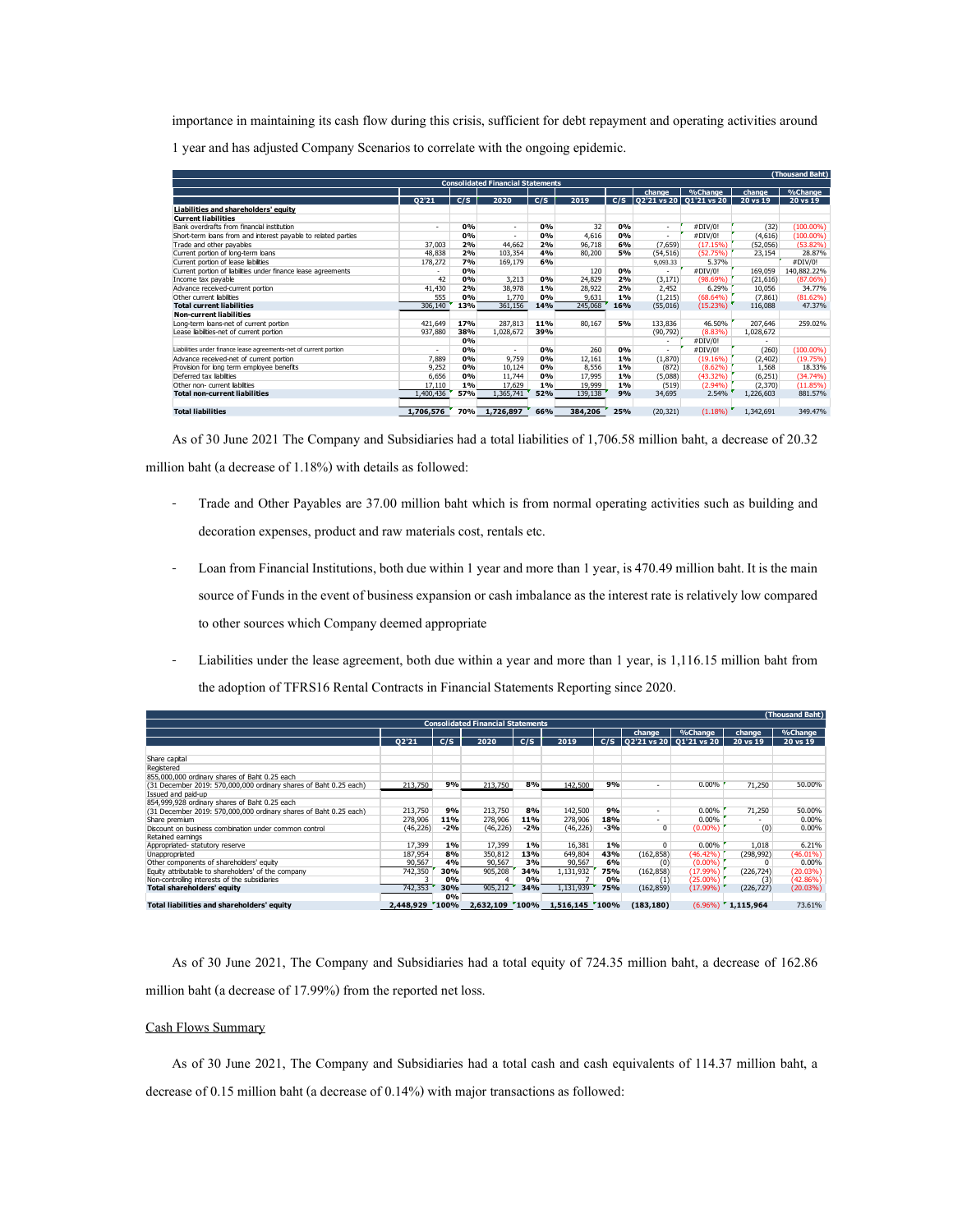- Granting of Soft Loan from Financial Institutions 90 million baht and loan and interest repayment of 17 million baht
- Payment for Normal Operating Activities

# Key Financial Ratio

|                                                                                                                   | Granting of Soft Loan from Financial Institutions 90 million baht and loan and interest repayment of 17 million      |         |        |
|-------------------------------------------------------------------------------------------------------------------|----------------------------------------------------------------------------------------------------------------------|---------|--------|
| baht                                                                                                              |                                                                                                                      |         |        |
| Payment for Normal Operating Activities                                                                           |                                                                                                                      |         |        |
| The Company is confident that the Company has sufficient cash on hand for debt repayment and operating activities |                                                                                                                      |         |        |
| within a year without any major event.                                                                            |                                                                                                                      |         |        |
|                                                                                                                   |                                                                                                                      |         |        |
| <b>Key Financial Ratio</b>                                                                                        |                                                                                                                      |         |        |
| <b>Ratio</b>                                                                                                      | Q2'21                                                                                                                | 2020    | 2019   |
| <b>Liquidity Ratio</b>                                                                                            |                                                                                                                      |         |        |
| <b>Current Ratio</b>                                                                                              | 0.68                                                                                                                 | 0.64    | 1.18   |
| Receivable turnover                                                                                               | 2                                                                                                                    | 15      | 46     |
| Collection period (Days)<br>Inventory turnover                                                                    | 60<br>0                                                                                                              | 25<br>1 | 8<br>4 |
| Holding period (Days)                                                                                             | 657                                                                                                                  | 417     | 97     |
|                                                                                                                   |                                                                                                                      |         |        |
|                                                                                                                   | 2Q21 Current Ratio is 0.68, similar to 2020's. Liabilities under lease agreement due within 1 year is 178.27 million |         |        |
|                                                                                                                   | baht after adoption of TFRS16 Rental Contracts since 2020. If exclude this, the current ration is 1.63.              |         |        |
|                                                                                                                   | Receivable Turnover and Collection Period increased slightly from 2020 as the delay in Collection is impact from     |         |        |
|                                                                                                                   |                                                                                                                      |         |        |
| COVID-19 and late payment.                                                                                        |                                                                                                                      |         |        |
|                                                                                                                   | Inventory Turnover and Holding Period in 2Q21 is slightly higher due to the temporary shutdown of branches and       |         |        |
|                                                                                                                   | significant drop in sales from COVID-19. Some branches remained closed (mainly in tourist location or spa            |         |        |
|                                                                                                                   | operating in hotel branches). Company has added online channel such as Shopee, Lazada, Line and created              |         |        |
| promotions to increase sales and offload stock.                                                                   |                                                                                                                      |         |        |
|                                                                                                                   |                                                                                                                      |         |        |
| <b>Ratio</b><br><b>Profitability Ratio</b>                                                                        | Q2'21                                                                                                                | 2020    | 2019   |
| Gross Profit Margin                                                                                               | $-236%$                                                                                                              | $-19%$  | 32%    |
| Net profit Margin                                                                                                 | $-391%$                                                                                                              | $-49%$  | 17%    |
| Return on Asset                                                                                                   | $-12%$                                                                                                               | $-10%$  | 17%    |

- 2Q21 Current Ratio is 0.68, similar to 2020's. Liabilities under lease agreement due within 1 year is 178.27 million baht after adoption of TFRS16 Rental Contracts since 2020. If exclude this, the current ration is 1.63.
- Receivable Turnover and Collection Period increased slightly from 2020 as the delay in Collection is impact from COVID-19 and late payment.
- Inventory Turnover and Holding Period in 2Q21 is slightly higher due to the temporary shutdown of branches and significant drop in sales from COVID-19. Some branches remained closed (mainly in tourist location or spa operating in hotel branches). Company has added online channel such as Shopee, Lazada, Line and created promotions to increase sales and offload stock.

| <b>Current Ratio</b>                            | 0.68       | 0.64                                                                                                                                                                                                                           | 1.18      |
|-------------------------------------------------|------------|--------------------------------------------------------------------------------------------------------------------------------------------------------------------------------------------------------------------------------|-----------|
| Receivable turnover                             | 2          | 15                                                                                                                                                                                                                             | 46        |
| Collection period (Days)                        | 60         | 25                                                                                                                                                                                                                             | 8         |
| Inventory turnover                              | 0          | $\mathbf{1}$                                                                                                                                                                                                                   | 4         |
| Holding period (Days)                           | 657        | 417                                                                                                                                                                                                                            | 97        |
|                                                 |            | 2Q21 Current Ratio is 0.68, similar to 2020's. Liabilities under lease agreement due within 1 year is 178.27 million                                                                                                           |           |
|                                                 |            | baht after adoption of TFRS16 Rental Contracts since 2020. If exclude this, the current ration is 1.63.                                                                                                                        |           |
|                                                 |            | Receivable Turnover and Collection Period increased slightly from 2020 as the delay in Collection is impact from                                                                                                               |           |
| COVID-19 and late payment.                      |            |                                                                                                                                                                                                                                |           |
|                                                 |            | Inventory Turnover and Holding Period in 2Q21 is slightly higher due to the temporary shutdown of branches and                                                                                                                 |           |
|                                                 |            | significant drop in sales from COVID-19. Some branches remained closed (mainly in tourist location or spa                                                                                                                      |           |
|                                                 |            | operating in hotel branches). Company has added online channel such as Shopee, Lazada, Line and created                                                                                                                        |           |
| promotions to increase sales and offload stock. |            |                                                                                                                                                                                                                                |           |
| <b>Ratio</b>                                    | Q2'21      | 2020                                                                                                                                                                                                                           | 2019      |
| <b>Profitability Ratio</b>                      |            |                                                                                                                                                                                                                                |           |
| Gross Profit Margin                             | $-236%$    | $-19%$                                                                                                                                                                                                                         | 32%       |
| Net profit Margin                               | $-391%$    | $-49%$                                                                                                                                                                                                                         | 17%       |
| Return on Asset                                 | $-12%$     | $-10%$                                                                                                                                                                                                                         | 17%       |
| Return on Equity                                | $-33%$     | $-21%$                                                                                                                                                                                                                         | 23%       |
|                                                 |            |                                                                                                                                                                                                                                |           |
|                                                 |            | Profitability Ratio has significantly dropped as a result of no incoming tourists' arrivals, the main source of<br>customer, since March 2020 due to COVID-19 Global Pandemic. The Company still has to bear unavoidable costs |           |
| resulting in reported Net Loss in 2Q21          |            |                                                                                                                                                                                                                                |           |
| <b>Ratio</b>                                    | Q2'21      | 2020                                                                                                                                                                                                                           | 2019      |
| <b>Debt Management Ratio</b>                    |            |                                                                                                                                                                                                                                |           |
| Debt to Equity Ratio<br>Interest coverage Ratio | 2.3<br>(8) | 1.9<br>(11)                                                                                                                                                                                                                    | 0.3<br>26 |

| <b>Ratio</b>                 | <b>02'21'</b> | 2020 | 2019 |
|------------------------------|---------------|------|------|
| <b>Debt Management Ratio</b> |               |      |      |
| Debt to Equity Ratio         | 2.3           | 1.9  | 0.3  |
| Interest coverage Ratio      | (8)           |      |      |